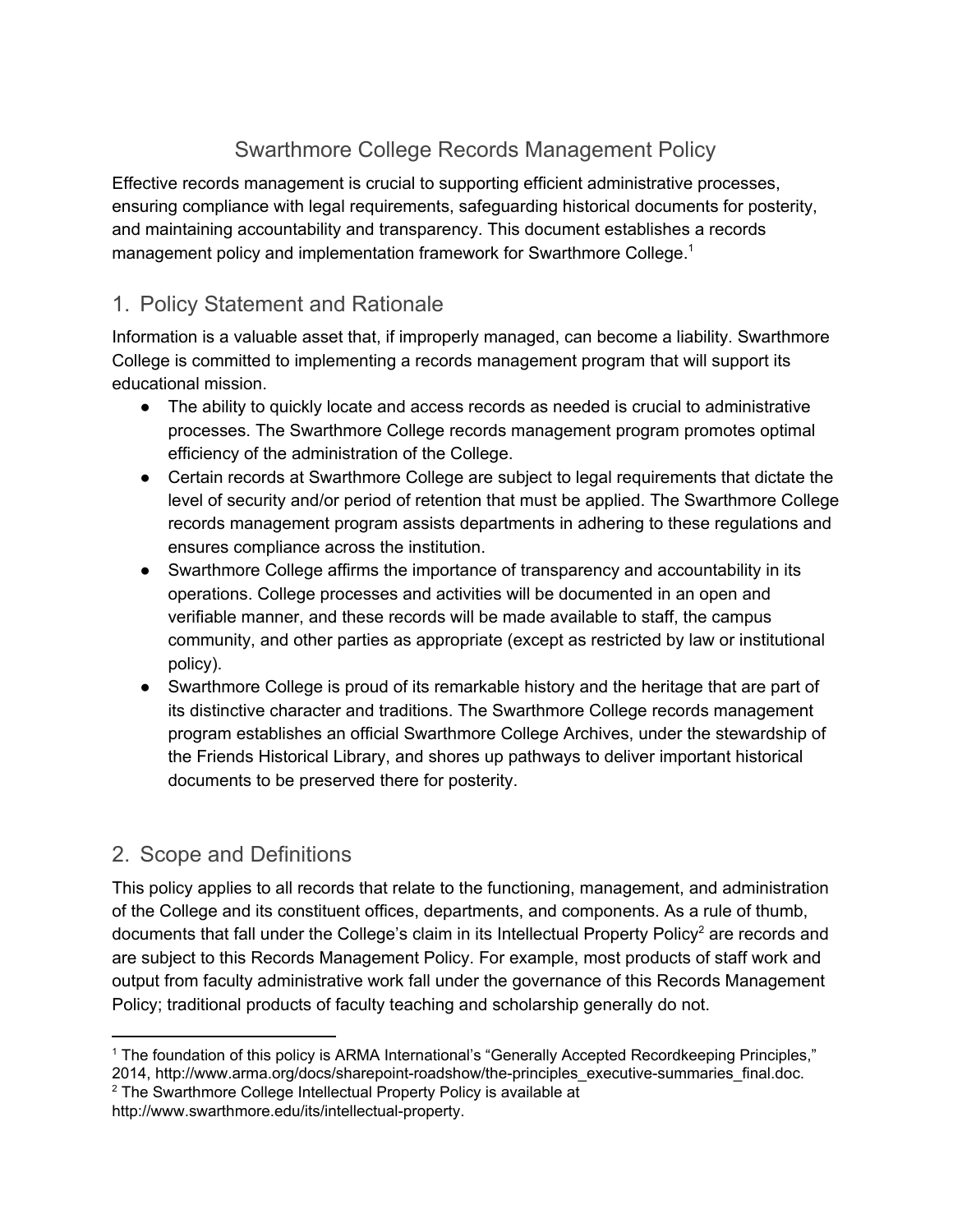(Other documents created by students, faculty, other members of the campus community, while not institutional records, may still be of value in documenting the history of Swarthmore College. Such materials may be transferred or donated to the College Archives or the College Libraries, per agreements between document creators and the College Archives Committee.)

**Records** are "information created, received, and maintained as evidence and information by an organization or person, in pursuance of legal obligations or in the transaction of business."<sup>3</sup> Records can take any form, including (but not limited to) paper documents, audio/video recordings and photographs, or electronic documents (emails, databases, webpages, etc.). Some records are classed as **confidential**, meaning that due to legal regulations,<sup>4</sup> contractual obligations, privacy issues, or other compelling concerns, they must be protected from unauthorized disclosure, modification, or destruction.

**Active records** are those records which are referenced or used on a regular basis and are maintained by the originating department or office. **Inactive records** are no longer actively used or referenced by the department or office that created it, but must be retained temporarily according to an approved retention period. **Archival records** have been deemed to have enduring value to the College and should usually be transferred to the College Archives for permanent preservation.

**Official records** are in a final form and have been authenticated by an authorized person or business application. **Duplicate records** may be created for the convenience of other departments, offices, or employees. **Drafts and working files** are preliminary versions of records. Draft and duplicate records may be kept as long as administratively useful, but should normally not be retained longer than the official record copy (except for specific cases such as audit working papers).

## 3. Implementation and Accountability

This policy is the guiding document of the Swarthmore College Records Management Program. The application of the policy to specific departments is determined by retention schedules, to be developed collaboratively between the department in question and the Information Security Committee. **Retention schedules** list record types, the length of time each record should be retained and the reason for retention, and, if applicable, the mode of disposition (trash/recycle, secure shred, or transfer to archives). Each schedule will also designate a **custodian of records** for each department.

<sup>3</sup> Definition 3.15, International Organization for Standardization, *ISO 15489-1:2001(en) Information and Documentation*, https://www.iso.org/obp/ui/#iso:std:iso:15489:-1:ed-1:v1:en.

<sup>4</sup> Applicable legal regulations include, but are not limited to: "education records" as defined by the Family Educational Rights and Privacy Act of 1974 (FERPA, as amended), records that include "protected health information" as defined by the Health Insurance Portability and Accountability Act of 1996 (HIPAA), and "customer information" protected by the Gramm-Leach-Bliley Act of 2000 (GLBA).